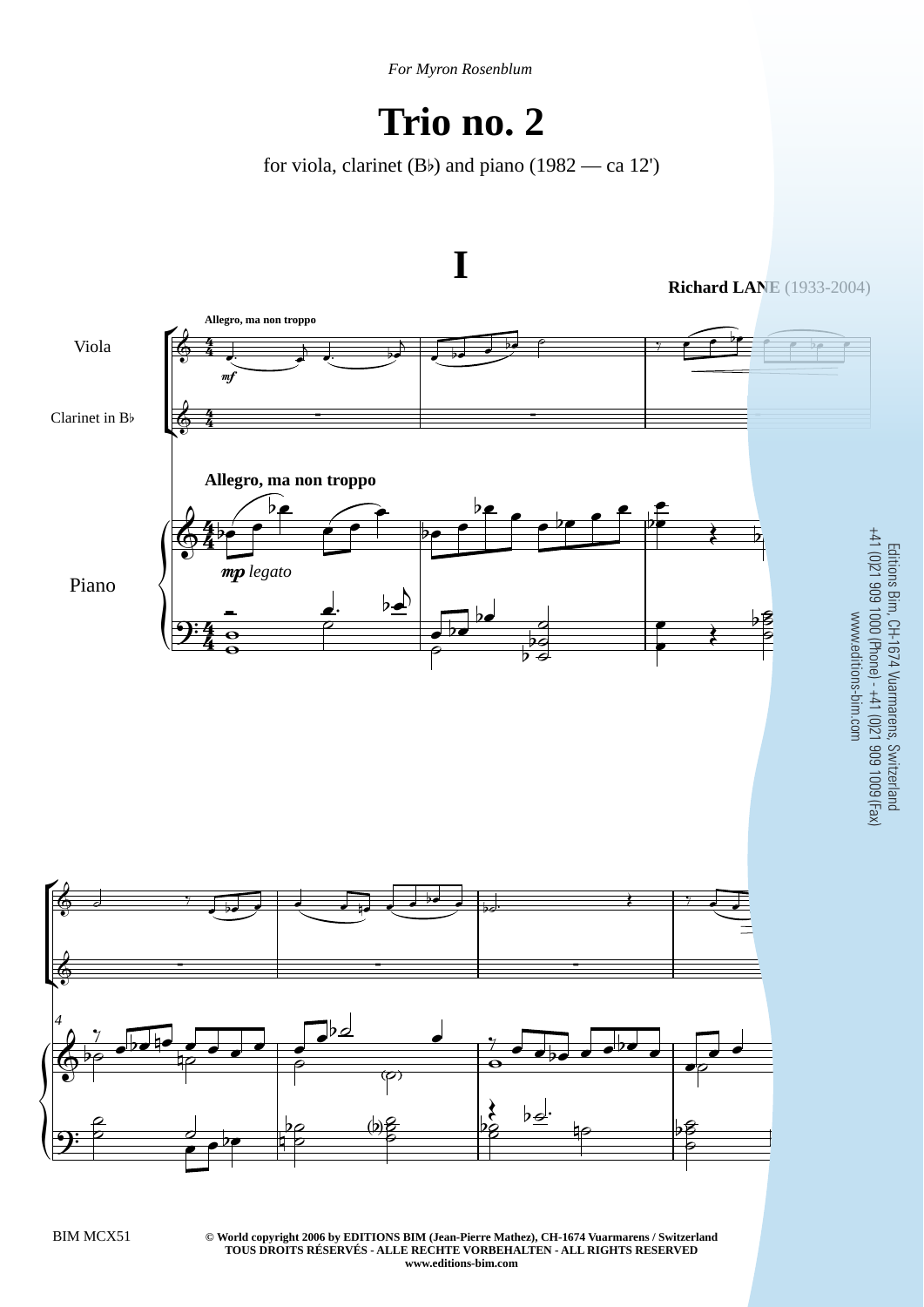





Editions Bim, CH-1674 Vuarmarens, Switzerland<br>+41 (0)21 909 1000 (Phone) - +41 (0)21 909 1009 (Fax)<br>www.editions-bim.com Editions Bim, CH-1674 Vuarmarens, Switzerland +41 (0)21 909 1000 (Phone) - +41 (0)21 909 1009 (Fax) www.editions-bim.com

4 | *Photocopying is illegal — Photocopier est illégal — Photokopieren ist rechtswidrig* BIM MCX51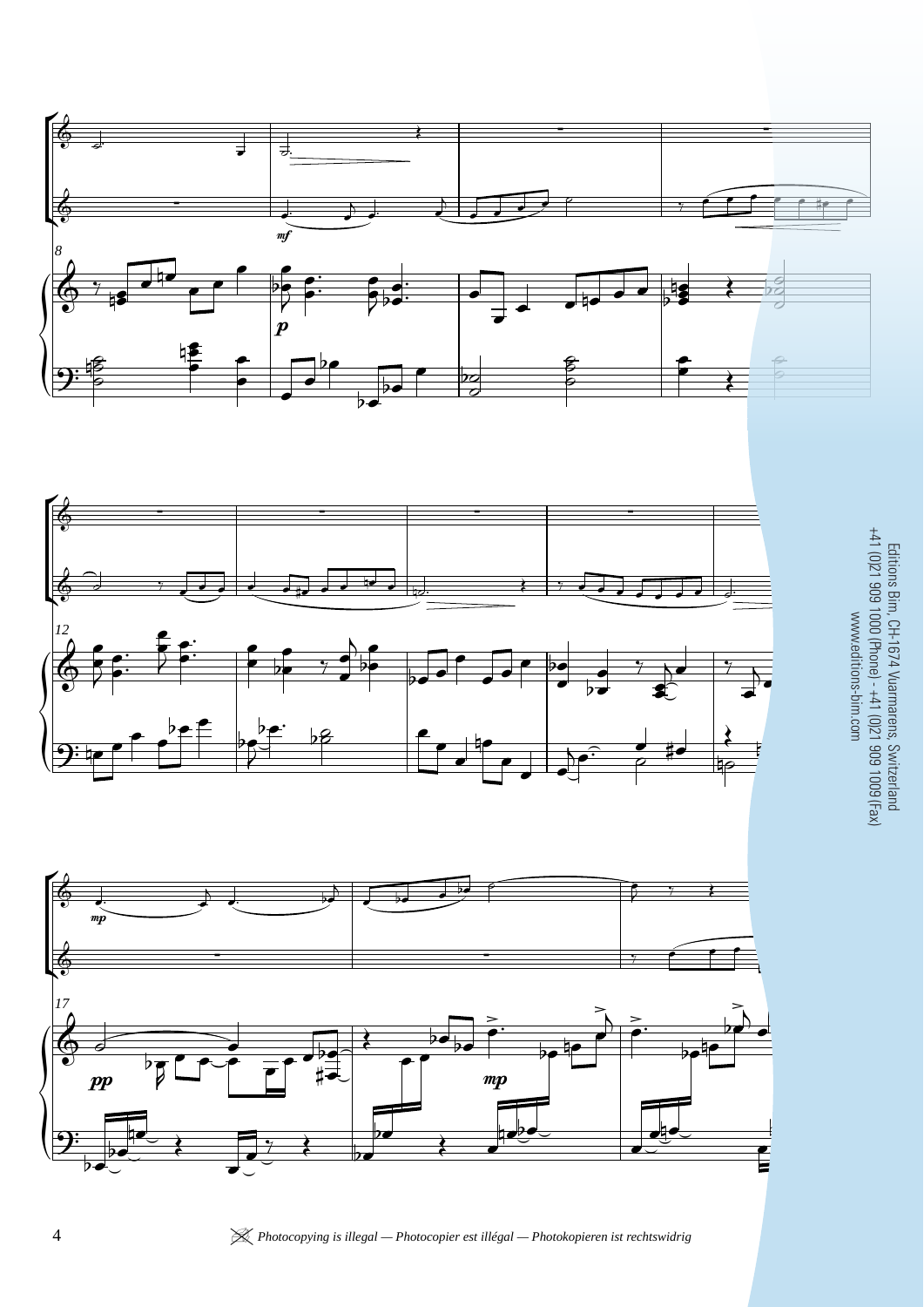



BIM MCX51 | *Photocopying is illegal — Photocopier est illégal — Photokopieren ist rechtswidrig* 15

Editions Bim, CH-1674 Vuarmarens, Switzerland +41 (0)21 909 1000 (Phone) - +41 (0)21 909 1009 (Fax)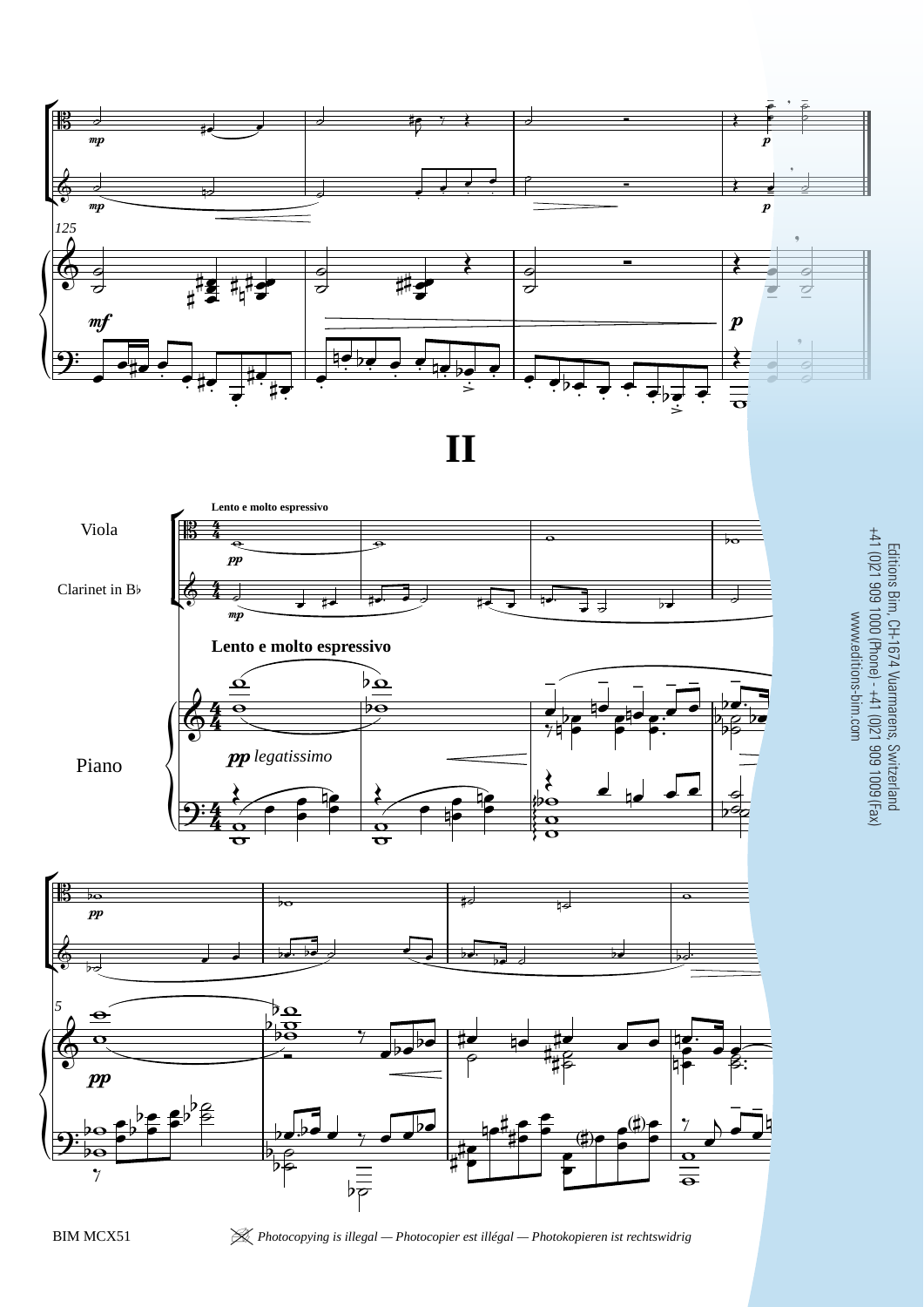





 $\frac{1}{2}$  $\frac{1}{2}$ Editions Bim, CH-1674 Vuarmarens, Switzerland +41 (0)21 909 1000 (Phone) - +41 (0)21 909 1009 (Fax) www.editions-bim.com

16 *K Photocopying is illegal — Photocopier est illégal — Photokopieren ist rechtswidrig*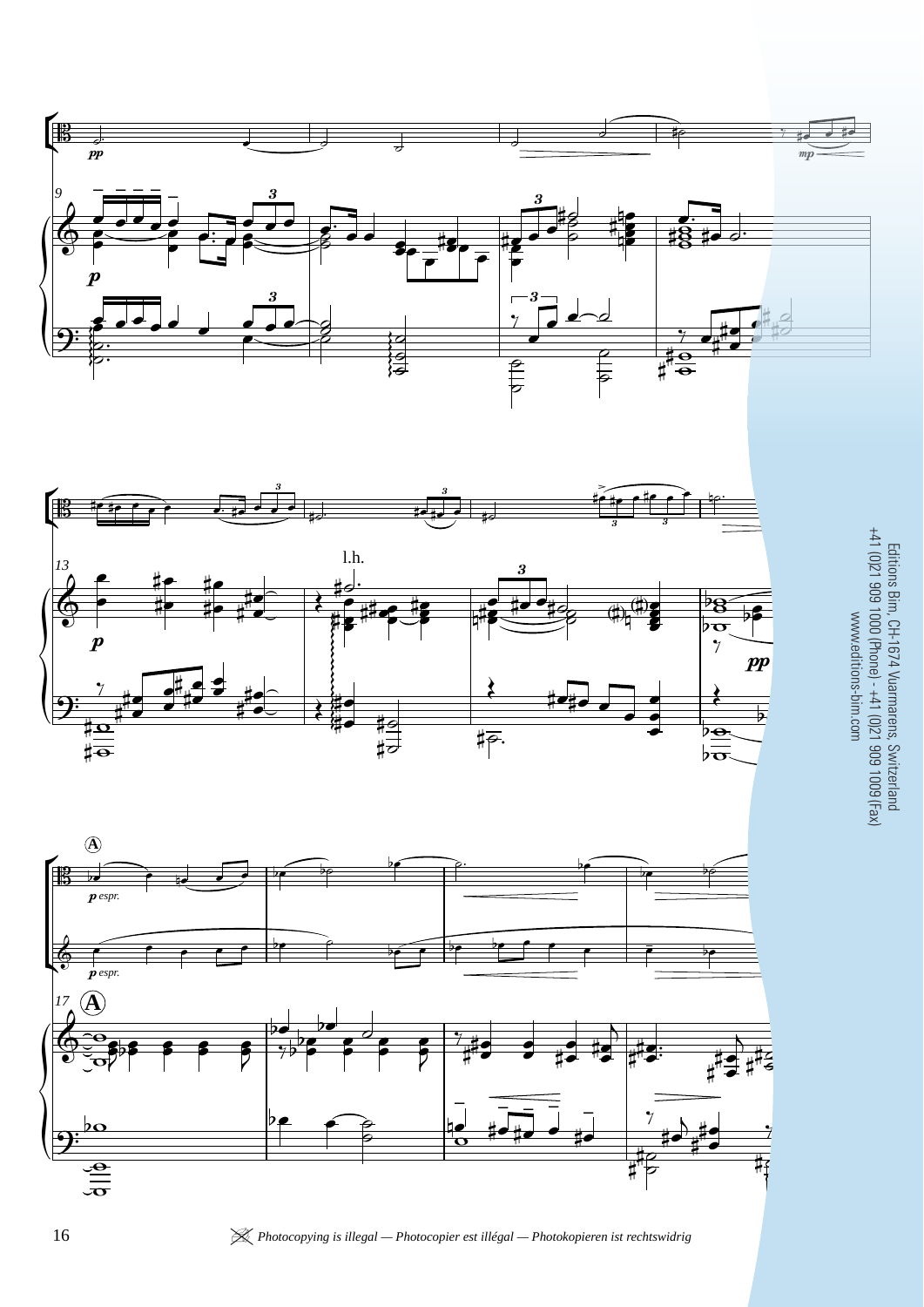

**III**





edition<br>edition Editions Bim, CH-1674 Vuarmarens, Switzerland +41 (0)21 909 1000 (Phone) - +41 (0)21 909 1009 (Fax) www.editions-bim.com